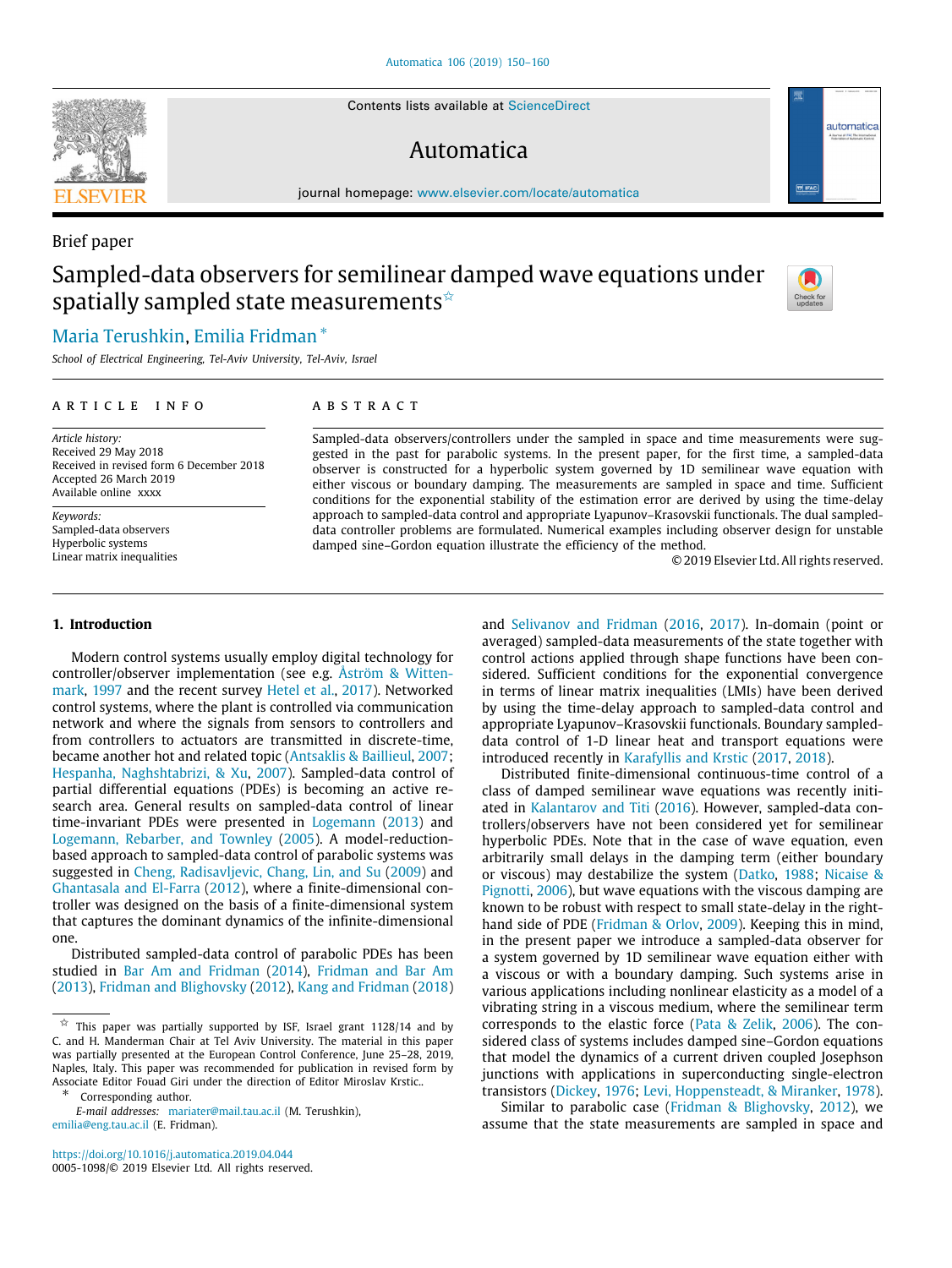in time, whereas the sampling intervals may be variable, but bounded. We derive sufficient LMI conditions for the exponential stability of the estimation error system by using appropriate Lyapunov–Krasovskii functionals. By solving these LMIs, upper bounds on the sampling intervals that preserve the exponential convergence and on the resulting decay rate can be found. For simplicity only we have not considered the case of additional measurement delay, but the proposed method can be easily extended to the delayed case via appropriate Lyapunov–Krasovskii functionals (see e.g. [Fridman & Blighovsky,](#page-10-12) [2012\)](#page-10-12). We also formulate the dual sampled-data control problems. Some preliminary results on sampled-data observer in the case of viscous damping will be presented in [Terushkin and Fridman](#page-10-25) ([2019](#page-10-25)).

**Notation.** Throughout the paper the notation  $P > 0$  with  $P \in$  $\mathbb{R}^{n \times n}$  means that *P* is symmetric and positive definite. The symmetric elements of a symmetric matrix will be denoted by ∗. Functions, continuous (continuously differentiable) in all arguments, are referred to as of class  $\mathcal C$  (of class  $\mathcal C^1$ ).  $L^2(0,\pi)$  is the Hilbert space of square integrable functions  $z(\xi)$ ,  $\xi \in [0, \pi]$ with the corresponding norm  $||z||_{L^2}^2 = \int_0^{\pi} z^2(\xi) d\xi$ .  $\mathcal{H}^1(0, \pi)$  is the Sobolev space of absolutely continuous scalar functions *z* :  $[0, \pi] \to \mathbb{R}$  with  $\frac{dz}{d\xi} \in L^2(0, \pi)$ .  $\mathcal{H}^2(0, \pi)$  is the Sobolev space of scalar functions  $z : [0, \pi] \to \mathbb{R}$  with absolutely continuous  $\frac{dz}{d\xi}$ and with  $\frac{d^2z}{d\xi^2} \in L^2(0, \pi)$ .

## **2. Mathematical preliminaries**

<span id="page-1-11"></span>The following inequalities will be useful:

**Lemma 2.1** (*Wirtinger's Inequality [Hardy, Littlewood, & Pólya,](#page-10-26)*  $\theta$ <sub>[0000](#page-10-26)</sub>). Let  $z \in \mathcal{H}^1[a, b]$  be a scalar function, with the boundary *values stated below. Then*

$$
c\int_{a}^{b} z^{2}(\xi)d\xi \leq \frac{(b-a)^{2}}{\pi^{2}}\int_{a}^{b} \left[\frac{dz(\xi)}{d\xi}\right]^{2}d\xi, \qquad (2.1)
$$

*where*

$$
c = \begin{cases} 1, & if \quad z(a) = z(b) = 0; \\ \frac{1}{4}, & if \quad z(a) = 0 \text{ or } z(b) = 0. \end{cases}
$$

**Lemma 2.2** (*Halanay's Inequality [Halanay](#page-10-27), [1966](#page-10-27) & p.138 of [Frid](#page-10-28)[man,](#page-10-28)* [2014](#page-10-28)). Let  $0 < \alpha_1 < \alpha_0$  and let  $V : [t_0 - h, \infty) \longrightarrow [0, \infty)$ *be an absolutely continuous function that satisfies*

$$
\dot{V}(t) + 2\alpha_0 V(t) - 2\alpha_1 \sup_{-h \leq \theta \leq 0} V(t + \theta) \leq 0, \quad t \geq t_0.
$$

*Then*

$$
V(t) \le \exp\left(-2\alpha(t-t_0)\right) \sup_{-h \le \theta \le 0} V(t_0+\theta), \quad t \ge t_0,
$$
 (2.2)

*where*  $\alpha > 0$  *is a unique positive solution of* 

 $\alpha = \alpha_0 - \alpha_1 \exp(2\alpha h)$ .

# **3. Sampled data observer: semilinear wave equation with viscous damping**

#### *3.1. Problem formulation*

Consider the semilinear damped wave equation

$$
z_{tt}(x, t) = z_{xx}(x, t) - \beta z_t(x, t) + f(z(x, t), x, t),
$$
  
\n
$$
x \in (0, \pi), t \ge t_0
$$
\n(3.1)

under the Dirichlet

$$
z(0, t) = z(\pi, t) = 0
$$
\n(3.2)

or Neumann

<span id="page-1-3"></span>
$$
z_x(0, t) = z_x(\pi, t) = 0 \tag{3.3}
$$

or mixed

<span id="page-1-4"></span>
$$
z(0, t) = z_x(\pi, t) = 0, \quad \text{or} \quad z_x(0, t) = z(\pi, t) = 0 \tag{3.4}
$$

boundary conditions. Here  $z(x, t) \in \mathbb{R}$  is the state,  $\beta > 0$  is the damping coefficient and  $f$  is a function of class  $C<sup>1</sup>$ . We assume that the derivative  $f_z$  is uniformly bounded by a constant  $g_1 > 0$ :

$$
|f_z(z, x, t)| \leq g_1 \quad \forall (z, x, t) \in \mathbb{R} \times [0, \pi] \times [t_0, \infty).
$$
 (3.5)

<span id="page-1-0"></span>The initial conditions are given by

<span id="page-1-10"></span>
$$
z(x, t_0) = z_0(x), \quad z_t(x, t_0) = z_1(x). \tag{3.6}
$$

The above system with  $f = g_1 \sin(z)$  is referred as damped sine–Gordon equation ([Kobayashi](#page-10-29), [2003](#page-10-29); [Levi et al.,](#page-10-24) [1978](#page-10-24)). Note that the damped sine–Gordon is globally asymptotically stable for  $g_1$  < 1, whereas for  $g_1$  > 1 its zero solution becomes only locally stable [\(Dickey](#page-10-23), [1976](#page-10-23)). In the present paper we allow  $g_1 > 1$ , where the system may be unstable. We would like to point out that the assumption  $(3.5)$  is restrictive, and the results of this paper are not applicable e.g. to nonlinear Klein–Gordon equation with  $f = z^p$ ,  $p = 2, 3, ...$  See also [Remark](#page-9-0) [5.1](#page-9-0).

We design an observer for  $(3.1)$  under the appropriate boundary conditions [\(3.2\)](#page-1-2), [\(3.3\)](#page-1-3) or [\(3.4\)](#page-1-4) based on sampled in space and in time measurements. Similar to [Fridman and Blighovsky](#page-10-12) [\(2012\)](#page-10-12), the segment  $[0, \pi]$  is divided into *N* sampling intervals by the points

$$
0=x_0 < x_1 < \cdots < x_N = \pi.
$$

It is assumed, that *N* sensors are placed in the middle of each interval  $[x_j, x_{j+1}]$  :

<span id="page-1-8"></span>
$$
\bar{x}_j = \frac{x_{j+1} + x_j}{2}, \quad j = 0, \dots, N - 1.
$$
  
Let  

$$
t_0 < t_1 < \dots < t_k, \quad \lim_{k \to \infty} t_k = \infty
$$

be the sampling time instants. The sampling intervals in time and space may be variable, but have known bounds  $h > 0$  and  $\Delta > 0$ :

<span id="page-1-9"></span>
$$
0 \le t_{k+1} - t_k \le h, \quad x_{j+1} - x_j \le \Delta. \tag{3.7}
$$

Discrete-time point measurements of the state are provided by *N* sensors distributed over the whole domain [0,  $\pi$ ]:

<span id="page-1-5"></span>
$$
y_{jk} = z(\bar{x}_j, t_k), \quad \bar{x}_j = \frac{x_{j+1} + x_j}{2},
$$
  
\n
$$
j = 0, \dots, N - 1, \quad k = 0, 1, 2, \dots
$$
\n(3.8)

<span id="page-1-7"></span>Our objective is to construct an observer for  $(3.1)$  $(3.1)$  $(3.1)$  under the boundary conditions  $(3.2)$  $(3.2)$  $(3.2)$  or  $(3.3)$  $(3.3)$  $(3.3)$  or  $(3.4)$  $(3.4)$  $(3.4)$  by employing sampleddata measurements  $(3.8)$ , and to formulate sufficient conditions for the global exponential convergence of the estimation error in terms of LMIs.

#### *3.1.1. Well-posedness of the original system*

We prove the well-posedness of  $(3.1)$  $(3.1)$  under the Dirichlet boundary conditions [\(3.2\)](#page-1-2). For the Neumann or mixed boundary conditions, the well-posedness can be established similarly. The boundary-value problem  $(3.1)$ ,  $(3.2)$  can be represented as an abstract differential equation by defining the state  $\zeta(t)$  =  $[\zeta_0(t) \; \zeta_1(t)]^T = [z(t) \; z_t(t)]^T$  and the operators

<span id="page-1-6"></span><span id="page-1-2"></span><span id="page-1-1"></span>
$$
\mathscr{A} = \begin{bmatrix} 0 & I \\ \frac{\partial^2}{\partial x^2} & -\beta I \end{bmatrix}, \quad F(\zeta, t) = \begin{bmatrix} 0 \\ F_1(\zeta_0, t) \end{bmatrix}.
$$
 (3.9)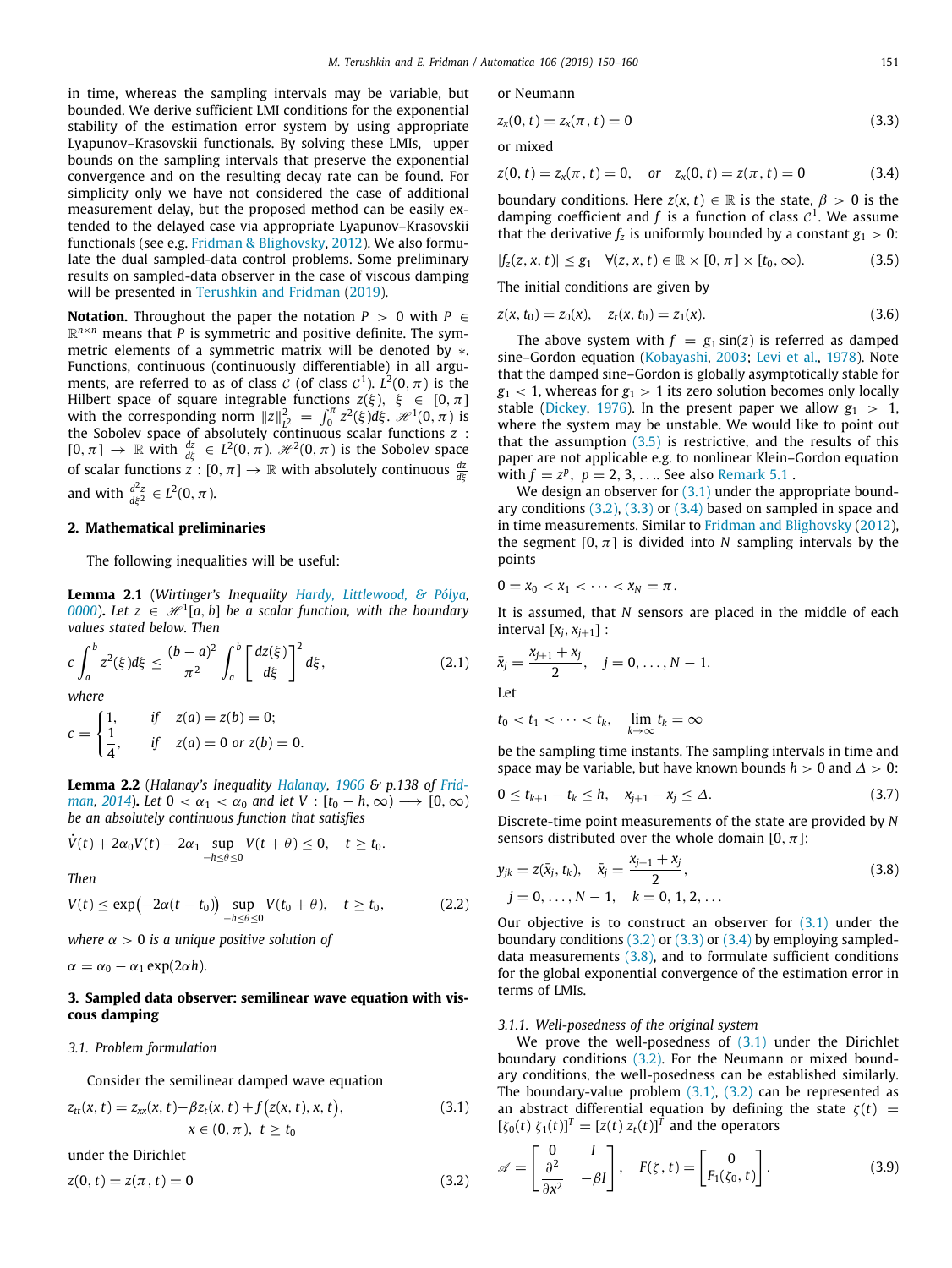Here  $F_1: \mathscr{H}^1(0,\pi) \times [t_0,\infty) \to L^2(0,\pi)$  is defined as  $F_1(\zeta_0,t) =$  $f(\zeta_0,\cdot,t)$  so that it is continuous in  $t$  for each  $\zeta_0\in \mathscr{H}^1(0,\pi).$  The resulting differential equation

$$
\dot{\zeta}(t) = \mathscr{A}\zeta(t) + F(\zeta(t), t), \quad t \ge t_0 \tag{3.10}
$$

is considered in the Hilbert space  $\mathscr{H} = \mathscr{H}^1_0 \times L^2(0,\pi)$ , where  $\mathscr{H}^1_0 = \left\{ \zeta_0 \in \mathscr{H}^1(0, \pi) \right\}$  $\zeta_0(0) = \zeta_0(\pi) = 0$ , and  $\|\zeta\|_{\mathcal{H}}^2 =$ 

 $\|\zeta_{0x}\|_{L^2}^2 + \|\zeta_1\|_{L^2}^2$ . The operator  $\mathscr A$  with the dense domain

$$
\mathscr{D}(\mathscr{A}) = \left\{ \begin{bmatrix} \zeta_0 \\ \zeta_1 \end{bmatrix} \in \mathscr{H}^2(0, \pi) \bigcap \mathscr{H}_0^1 \times \mathscr{H}_0^1 \right\}
$$

generates an exponentially stable semigroup [\(Curtain & Zwart,](#page-10-30) [1995\)](#page-10-30). Due to [\(3.5\)](#page-1-0) the following Lipschitz condition holds:

$$
||F_1(\zeta_0, t) - F_1(\bar{\zeta}_0, t)||_{L^2} \le g_1 ||\zeta_0 - \bar{\zeta}_0||_{L^2}
$$
\n(3.11)

where  $\zeta_0, \bar{\zeta}_0 \in \mathcal{H}^1(0, \pi), t \in \mathbb{R}$ . Then by Theorem 6.1.2 of [Pazy](#page-10-31) ([1983\)](#page-10-31), there exists a unique mild solution  $\zeta \in \mathcal{C}([t_0,\infty); \mathcal{H})$  of ([3.10](#page-2-0)) initialized by

$$
\zeta_0(t_0) = z_0 \in \mathcal{H}_0^1, \quad \zeta_1(t_0) = z_1 \in L^2(0, \pi). \tag{3.12}
$$

We note that  $F : \mathcal{H} \times [t_0, \infty) \to \mathcal{H}$  is continuously differentiable. If  $\zeta(t_0) \in \mathscr{D}(\mathscr{A})$ , then this mild solution is in  $\mathcal{C}^1([t_0, \infty); \mathscr{H})$  and it is a classical solution of [\(3.1\)](#page-1-1), ([3.2](#page-1-2)) with  $\zeta(t) \in \mathcal{D}(\mathcal{A})$  (see Theorem 6.1.5 of [Pazy,](#page-10-31) [1983](#page-10-31)).

#### *3.2. Sampled-data observer*

<span id="page-2-11"></span>Consider [\(3.1\)](#page-1-1) under the boundary conditions ([3.2](#page-1-2)) and sampled in time and in space measurements ([3.8\)](#page-1-5). We suggest a sampled-data observer of the form

$$
\hat{z}_{tt}(x, t) = \hat{z}_{xx}(x, t) - \beta \hat{z}_t(x, t) + f(\hat{z}, x, t)
$$
\n
$$
+ L \sum_{j=0}^{N-1} \chi_j(x)[y_{jk} - \hat{z}(\bar{x}_j, t_k)],
$$
\n
$$
x \in (0, \pi), t \in [t_k, t_{k+1}), k = 0, 1, 2, ...
$$
\n(3.13)

under the boundary conditions

$$
\hat{z}(0, t) = \hat{z}(\pi, t) = 0,\tag{3.14}
$$

and the initial conditions  $[\hat{z}(\cdot,t_0), \hat{z}_t(\cdot,t_0)]^T \in \mathcal{H}$ . Here *L* is a scalar observer gain. The measurements are applied after multiplication by the characteristic functions  $\chi_j(x)$ , defined by

$$
\chi_j(x) = \begin{cases} 1, & \text{if } x \in [x_j, x_{j+1}]; \\ 0, & \text{else.} \end{cases}
$$
 (3.15)

Note that  $\sum_{j=0}^{N-1} \chi_j(x) [y(\bar{x}_j, t) - \hat{z}(\bar{x}_j, t)] ≈ [y(x, t) - \hat{z}(x, t)]$  when  $\Delta \rightarrow 0$ .

The distributed correction term in the observer aims to compensate the destabilizing effect of the nonlinearity *f* and to improve the convergence of the estimation error  $e = z - \hat{z}$  governed by

$$
e_{tt}(x, t) = e_{xx}(x, t) - \beta e_t(x, t) + ge(x, t)
$$
  
-  $L \sum_{j=0}^{N-1} \chi_j(x)e(\bar{x}_j, t_k),$   
 $x \in (0, \pi), t \in [t_k, t_{k+1}), k = 0, 1, 2, ...$  (3.16)

under the Dirichlet boundary conditions

 $e(0, t) = e(\pi, t) = 0.$  (3.17)

Here 
$$
ge = f(z, x, t) - f(z - e, x, t)
$$
 is defined by  
\n
$$
g = g(z, e, x, t) = \int_0^1 \frac{\partial f}{\partial z} (z + (\theta - 1)e, x, t) d\theta.
$$
\n(3.18)

Due to  $(3.5)$ 

 $|g| \leq g_1 \quad \forall (z, e, x, t) \in \mathbb{R} \times \mathbb{R} \times [0, \pi] \times [t_0, \infty).$ 

<span id="page-2-0"></span>For [\(3.1\)](#page-1-1) under the Neumann or mixed boundary conditions, the observer  $(3.13)$  $(3.13)$  $(3.13)$  is considered under the Neumann

$$
\hat{z}_x(0, t) = \hat{z}(\pi, t) = 0 \tag{3.19}
$$

or mixed

$$
\hat{z}(0, t) = \hat{z}_x(\pi, t) = 0
$$
, or  $\hat{z}_x(0, t) = \hat{z}(\pi, t) = 0$  (3.20)

boundary conditions respectively. The error under the Neumann or mixed boundary conditions satisfies the corresponding boundary conditions.

The step method is applied in order to establish the wellposedness for the error system [\(3.16](#page-2-2)), [\(3.17](#page-2-3)). The error system can be presented in the form of [\(3.10\)](#page-2-0) with  $\zeta = [e \, e_t]^T$ , where  $\omega$ and *F* are defined by [\(3.9\)](#page-1-6) with

$$
F_1(\zeta_0, t) = f(z, x, t) - f(z - \zeta_0, x, t)
$$
\n
$$
- L \sum_{j=0}^{N-1} \chi_j(x) \left[ \zeta_0(x, t_0) - \int_{\bar{x}_j}^x \zeta_0(\xi, t_0) d\xi \right]
$$
\n(3.21)

By applying Theorem 6.1.2 (Theorem 6.1.5) of [Pazy](#page-10-31) [\(1983](#page-10-31)) consecutively on each time interval  $t \in [t_k, t_{k+1}], k = 0, 1, 2, \ldots$  we find that a unique mild (classical) solution exists for  $(3.16)$  $(3.16)$ ,  $(3.17)$ initialized by  $[e(\cdot, t_0), e_t(\cdot, t_0)]^T$  ∈  $\mathcal{H}$  ( $[e(\cdot, t_0), e_t(\cdot, t_0)]^T$  ∈  $\mathcal{D}(\mathcal{A})$ ).

<span id="page-2-12"></span>For the stability analysis, we employ the relation

$$
e(x, t_k) = e(x, t) - (t - t_k)\nu,
$$
  

$$
\nu(x, t) \triangleq \frac{1}{t - t_k} \int_{t_k}^t e_s(x, s) ds
$$
 (3.22)

<span id="page-2-1"></span>and present [\(3.16\)](#page-2-2) as

$$
e_{tt}(x, t) = e_{xx}(x, t) - \beta e_t(x, t) + (g - L)e(x, t)
$$
  
+  $L \sum_{j=0}^{N-1} \chi_j(x) \left[ (t - t_k)v + \int_{\bar{x}_j}^{x} e_{\zeta}(\zeta, t_k) d\zeta \right],$   
 $x \in (0, \pi), t \in [t_k, t_{k+1}), k = 0, 1, 2, ...$  (3.23)

<span id="page-2-4"></span>We will use an input delay approach to sampled-data control [\(Fridman, Seuret, & Richard](#page-10-32), [2004](#page-10-32); [Mikheev, Sobolev, & Frid](#page-10-33)[man,](#page-10-33) [1988\)](#page-10-33), where the sampling time  $t_k$  is presented as delayed time  $t - \tau(t)$  with  $\tau(t) = t - t_k$  for  $t \in [t_k, t_{k+1})$ . In order to derive stability conditions for [\(3.16\)](#page-2-2) we employ Lyapunov–Krasovskii functional of the form

<span id="page-2-9"></span>
$$
V(t) = V_0(t) + V_r(t), \quad t \in [t_k, t_{k+1}),
$$
\n(3.24)

<span id="page-2-7"></span>where  $V_0(t)$  is given by

<span id="page-2-5"></span>
$$
V_0(t) = p_3 \int_0^{\pi} e_x^2 dx + \int_0^{\pi} [e \, e_t] P_0 [e \, e_t]^T dx \tag{3.25}
$$

with

<span id="page-2-6"></span>
$$
P_0 \triangleq \begin{bmatrix} p_1 & p_2 \\ * & p_3 \end{bmatrix} > 0,\tag{3.26}
$$

and

<span id="page-2-8"></span><span id="page-2-2"></span>
$$
V_r(t) = r \int_0^{\pi} (t_{k+1} - t) \int_{t_k}^t \exp(2\alpha_0(s - t)) e_s^2(\zeta, s) ds d\zeta, \qquad (3.27)
$$
  
  $r > 0, \quad \alpha_0 > 0.$ 

<span id="page-2-10"></span><span id="page-2-3"></span>Here *V<sup>r</sup>* is the simplest Lyapunov–Krasovskii term that treats sampled-data systems as introduced for ODE systems in [Frid](#page-10-34)[man](#page-10-34) ([2010\)](#page-10-34). Note that augmented Lyapunov–Krasovskii functionals may further improve the results, but on the account of computational complexity.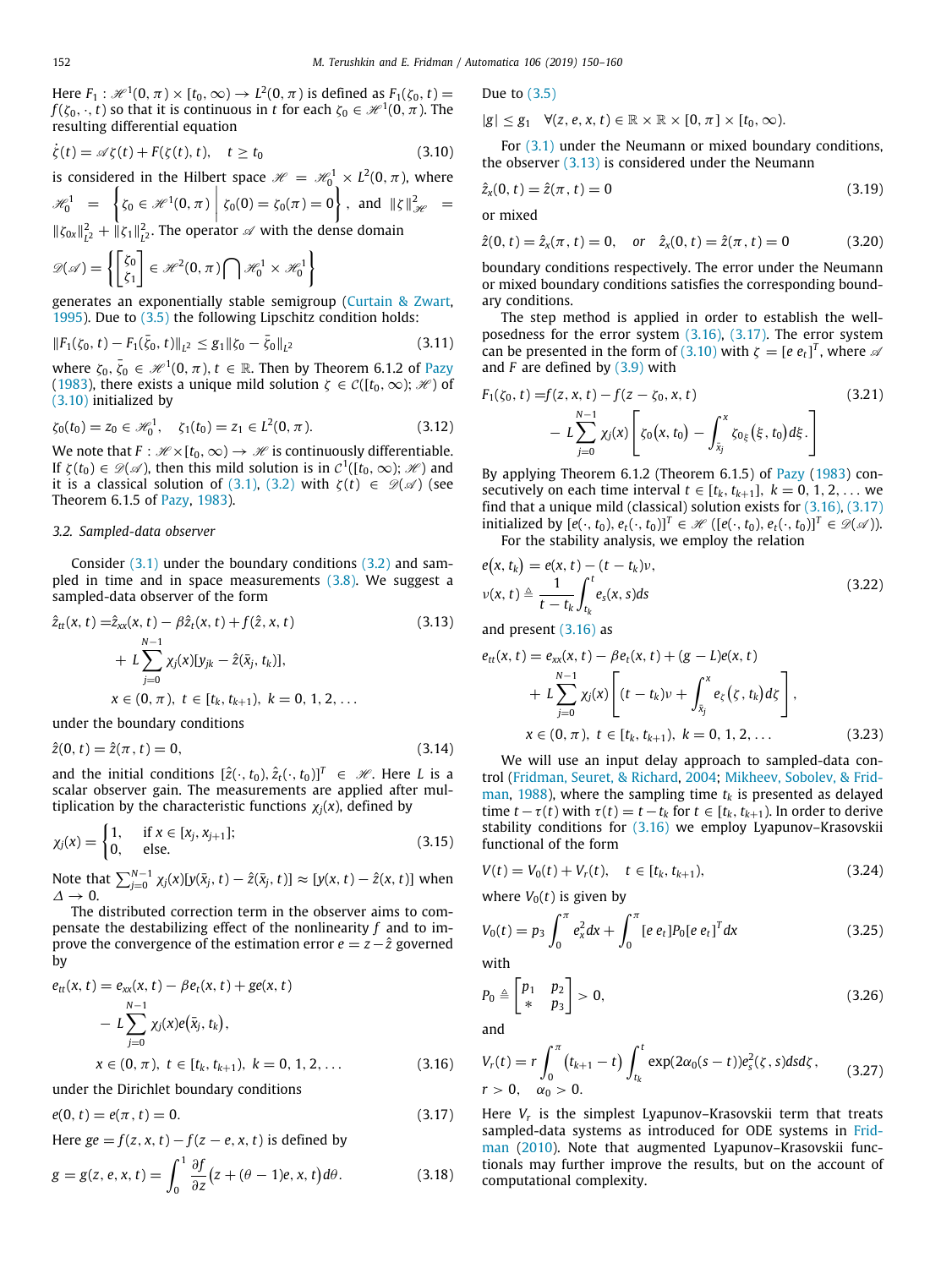Differentiating *V<sup>r</sup>* and applying Jensen's inequality ([Gu, Kharitonov, & Chen](#page-10-35), [2003](#page-10-35)), we have

$$
\dot{V}_r + 2\alpha_0 V_r
$$
\n
$$
\le r(t_{k+1} - t) \int_0^{\pi} e_t^2 dx - r e^{-2\alpha_0 h} \int_0^{\pi} \int_{t_k}^t e_s^2(x, s) ds dx
$$
\n
$$
\le r(t_{k+1} - t) \int_0^{\pi} e_t^2 dx - r(t - t_k) e^{-2\alpha_0 h} \int_0^{\pi} v^2 dx.
$$
\n(3.28)

Note that integration by parts and substitution of the boundary conditions leads to

$$
\int_0^{\pi} e_{xx}(p_2e + p_3e_t)dx = -p_2 \int_0^{\pi} e_x^2 dx - p_3 \int_0^{\pi} e_{xt}e_x dx.
$$
 (3.29)

Then, differentiating  $V(t)$  along  $(3.23)$  $(3.23)$  and employing  $(3.28)$  $(3.28)$  $(3.28)$  and ([3.29\)](#page-3-1) we obtain

$$
\dot{V} + 2\alpha_0 V \le 2 \sum_{j=0}^{N-1} \int_{x_j}^{x_{j+1}} \left\{ (\alpha_0 p_3 - p_2) e_x^2 + \frac{1}{2} [e \ e_t] A [e \ e_t]^T \right. \\
\left. + L(p_2 e + p_3 e_t) \Big( (t - t_k) v + \int_{\bar{x}_j}^x e_\zeta(\zeta, t_k) d\zeta \Big) \right. \\
\left. + \frac{r}{2} (t_{k+1} - t) e_t^2 - \frac{r}{2} (t - t_k) \exp(-2\alpha_0 h) v^2 \right\} dx,
$$
\n(3.30)

where *A* is given by

$$
A \triangleq \begin{bmatrix} 2p_2(g-L) + 2\alpha_0 p_1 & p_1 + p_3(g-L) + p_2(2\alpha_0 - \beta) \\ * & 2p_2 + 2p_3(\alpha_0 - \beta) \end{bmatrix}.
$$
\n(3.31)

In order to compensate  $\int_{\tilde{x}_j}^x e_\zeta(\zeta\,,t_k)d\zeta$  in ([3.30](#page-3-2)), we apply Ha-lanay's inequality ([2.2\)](#page-1-7). For some  $\alpha_1<\alpha_0$  we have

$$
\dot{V}(t) + 2\alpha_0 V(t) - 2\alpha_1 \sup_{-h \le \theta \le 0} V(t + \theta)
$$
\n
$$
\le \dot{V}(t) + 2\alpha_0 V(t) - 2\alpha_1 p_3 \int_0^{\pi} e_x^2(x, t_k) dx.
$$
\n(3.32)

For application of Halanay's inequality we define continuously *V*( $t_0 + \theta$ ) = *V*( $t_0$ ),  $\theta \in [-h, 0]$ . By Wirtinger's inequality ([2.1\)](#page-1-8) with  $b - a = \frac{\Delta}{2}$  and  $c = \frac{1}{4}$  we find

$$
-2\alpha_1 p_3 \sum_{j=0}^{N-1} \int_{x_j}^{x_{j+1}} e_x^2(x, t_k) dx
$$
\n
$$
= -2\alpha_1 p_3 \sum_{j=0}^{N-1} \left[ \int_{x_j}^{\bar{x}_j} e_x^2(x, t_k) dx + \int_{\bar{x}_j}^{x_{j+1}} e_x^2(x, t_k) dx \right]
$$
\n
$$
\leq -2\alpha_1 p_3 \frac{\pi^2}{\Delta^2} \sum_{j=0}^{N-1} \left[ \int_{x_j}^{\bar{x}_j} [e(x, t_k) - e(\bar{x}_j, t_k)]^2 dx \right]
$$
\n
$$
+ \int_{\bar{x}_j}^{x_{j+1}} [e(x, t_k) - e(\bar{x}_j, t_k)]^2 dx \right]
$$
\n
$$
\leq -2\alpha_1 p_3 \frac{\pi^2}{\Delta^2} \sum_{j=0}^{N-1} \int_{x_j}^{x_{j+1}} \left[ \int_{\bar{x}_j}^{x} e_{\zeta}(\zeta, t_k) d\zeta \right]^2 dx.
$$
\n(3.33)

Define

 $C =$  $\mathbf{I}$  $\int$  $\frac{1}{2}$ for Dirichlet b.c. 1 4 for mixed b.c. 0, for Neumann b.c. (3.34) We apply further S-procedure [\(Yakubovich,](#page-10-36) [1971\)](#page-10-36), where the inequality (that follows from Wirtinger's inequality)

$$
\lambda_1 \int_0^{\pi} (e_x^2 - Ce^2) dx \ge 0
$$
 (3.35)

<span id="page-3-0"></span>with some  $\lambda_1 \geq 0$  is added to  $\dot{V}$ . Then

<span id="page-3-1"></span>
$$
W \stackrel{\Delta}{=} \dot{V}(t) + 2\alpha_0 V(t) - 2\alpha_1 p_3 \int_0^{\pi} e_x^2(x, t_k) dx
$$
  
\n
$$
\leq \sum_{j=0}^{N-1} \int_{x_j}^{x_{j+1}} \left\{ \left[ e e_t A[e e_t]^T + (2\alpha_0 p_3 - 2p_2 + \lambda_1) e_x^2 \right. \right.\n- \lambda_1 C e^2 + 2L(p_2 e + p_3 e_t) \left( \tau(t) v + \int_{\bar{x}_j}^{x} e_{\zeta}(\zeta, t_k) d\zeta \right) \right.\n- r \tau(t) \exp(-2\alpha_0 h) v^2 + r (h - \tau(t)) e_t^2\n- 2\alpha_1 p_3 \frac{\pi^2}{\Delta^2} \left[ \int_{\bar{x}_j}^{x} e_{\zeta}(\zeta, t_k) d\zeta \right]^2 \right\} dx
$$

Denote  $\eta_{\tau} = [e \quad e_t \quad v \quad \int_{\bar{x}_j}^x e_{\zeta}(\zeta, t_k) d\zeta]^T$ ,  $t - t_k = \tau(t)$ . Then

<span id="page-3-2"></span>
$$
W \leq \sum_{j=0}^{N-1} \int_{x_j}^{x_{j+1}} (2\alpha_0 p_3 - 2p_2 + \lambda_1) e_x^2 dx + \sum_{j=0}^{N-1} \int_{x_j}^{x_{j+1}} \eta_{\tau}^T \Phi_{\tau} \eta_{\tau} dx \leq 0,
$$

if

<span id="page-3-3"></span>
$$
2\alpha_0 p_3 - 2p_2 + \lambda_1 \le 0 \tag{3.36}
$$

and

$$
\Phi_{\tau} \triangleq \begin{bmatrix}\n\phi_{11} & \phi_{12} & \tau(t)Lp_2 & Lp_2 \\
\ast & \phi_{\tau 22} & \tau(t)Lp_3 & Lp_3 \\
\ast & \ast & -\tau(t)r \exp(-2\alpha_0 h) & 0 \\
\ast & \ast & \ast & -2\alpha_1 p_3 \frac{\pi^2}{\Delta^2}\n\end{bmatrix} \leq 0,
$$
\n
$$
\phi_{11} = 2p_2(g - L) + 2\alpha_0 p_1 - C\lambda_1,
$$
\n
$$
\phi_{12} = p_1 + p_3(g - L) + p_2(2\alpha_0 - \beta),
$$
\n
$$
\phi_{\tau 22} = 2p_2 + 2p_3(\alpha_0 - \beta) + r(h - \tau(t)).
$$
\n(3.37)

<span id="page-3-8"></span><span id="page-3-5"></span>Note that  $\Phi_{\tau}$  is affine in  $g \in [-g_1, g_1]$  and in  $\tau \in [0, h]$ . So it is sufficient to verify  $\Phi_{\tau} \leq 0$  in the four vertices  $\tau = 0$ ,  $\tau = h$  and  $g = \pm g_1$ :

<span id="page-3-4"></span>
$$
\Phi_{0|g=\pm g_1} \leq 0, \quad \Phi_{h|g=\pm g_1} \leq 0,
$$
\n(3.38)

where

<span id="page-3-7"></span><span id="page-3-6"></span>
$$
\Phi_0 \triangleq \begin{bmatrix}\n\phi_{11} & \phi_{12} & Lp_2 \\
* & 2p_2 + 2p_3(\alpha_0 - \beta) + rh & Lp_3 \\
* & * & -2\alpha_1 p_3 \frac{\pi^2}{\Delta^2}\n\end{bmatrix}, \\
\Phi_h \triangleq \begin{bmatrix}\n\phi_{11} & \phi_{12} & hLp_2 & Lp_2 \\
* & 2p_2 + 2p_3(\alpha_0 - \beta) & hLp_3 & Lp_3 \\
* & * & -hr \exp(-2\alpha_0 h) & 0 \\
* & * & * & -2\alpha_1 p_3 \frac{\pi^2}{\Delta^2}\n\end{bmatrix}.
$$
\n(3.39)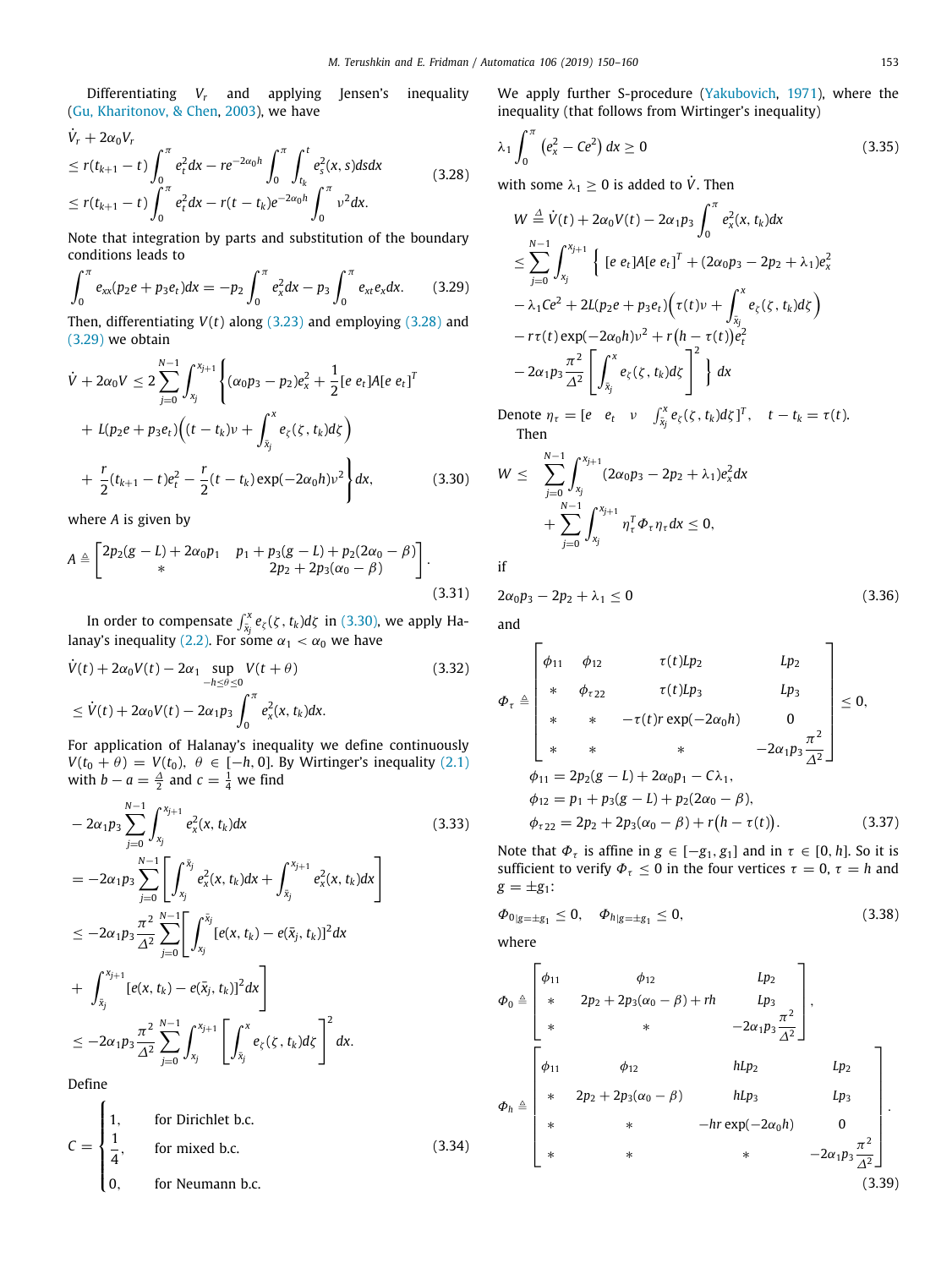Moreover, the feasibility of strict inequalities ([3.36](#page-3-3)) and [\(3.38\)](#page-3-4) with  $\alpha_0 = \alpha_1 > 0$  implies their feasibility with a slightly larger  $\bar{\alpha}_0 = \alpha_0 + \varepsilon > 0$ , where  $\varepsilon > 0$  is small. Therefore, if the strict inequalities ([3.36](#page-3-3)) and ([3.38](#page-3-4)) hold with  $\alpha_0 = \alpha_1 > 0$ , then the error system  $(3.16)$  $(3.16)$  is exponentially stable with some small decay rate  $\varepsilon > 0$ .

<span id="page-4-6"></span>**Remark 3.1.** Consider now the case of continuous-time measurements

$$
y_j(t) = z(\bar{x}_j, t), \quad j = 0, \ldots, N-1,
$$

where the observer has the form

$$
\hat{z}_{tt}(x, t) = \hat{z}_{xx}(x, t) - \beta \hat{z}_t(x, t) + f(\hat{z}(x, t), x, t)
$$
\n
$$
+ L \sum_{j=0}^{N-1} \chi_j(x)[y_j(t) - \hat{z}(\bar{x}_j, t)], \quad x \in (0, \pi), \ t \ge t_0
$$
\n(3.40)

under the corresponding boundary conditions. The continuoustime error equation is governed by

$$
e_{tt}(x, t) = e_{xx}(x, t) - \beta e_t(x, t) + ge(x, t)
$$
  
-  $L \sum_{j=0}^{N-1} \chi_j(x) \left[ e(x, t) - \int_{\bar{x}_j}^{x} e_{\zeta}(\zeta, t) d\zeta \right],$  (3.41)  
 $t \ge t_0, x \in (0, \pi).$ 

Taking into account  $(3.36)$  $(3.36)$  and  $(3.37)$  $(3.37)$  $(3.37)$ , for  $V_0$  defined by  $(3.25)$  we conclude that  $V_0 + 2\alpha_0 V_0 \le 0$  along [\(3.41\)](#page-4-0) if the inequalities [\(3.36\)](#page-3-3) and

$$
\Psi \stackrel{\Delta}{=} \begin{bmatrix} \phi_{11} & \phi_{12} & Lp_2 \\ * & 2p_2 + 2p_3(\alpha_0 - \beta) & Lp_3 \\ * & * & -\frac{\pi^2}{\Delta^2}(2p_2 - 2\alpha_0 p_3 - \lambda_1) \end{bmatrix} \leq 0
$$
\n(3.42)

are satisfied. Moreover, it is sufficient to verify [\(3.42](#page-4-1)) in the vertices  $\pm g_1$ . Since Halanay's inequality is not applied in the continuous-time case, by employing Wirtinger's inequality [\(2.1\)](#page-1-8), the condition  $P_0 > 0$  can be relaxed to

$$
P_1 = \begin{bmatrix} p_1 + Cp_3 & p_2 \\ * & p_3 \end{bmatrix} > 0.
$$
  
For  $\Delta \to 0$  (3.42) holds with  $\lambda_1 = 2p_2 - 2\alpha p_3$  if

$$
\Psi_0 \stackrel{\Delta}{=} \begin{bmatrix} \phi_{11} & \phi_{12} \\ * & 2p_2 + 2p_3(\alpha_0 - \beta) \end{bmatrix}_{|\lambda_1 = 2p_2 - 2\alpha_0 p_3} \leq 0, \ p_2 \geq \alpha_0 p_3.
$$

The inequalities  $\Psi_0 \leq 0$  and  $P_1 > 0$  coincide with the Lyapunov inequalities for the exponential stability with a decay rate  $\alpha_0$  of the following second-order ODE

$$
\dot{\zeta}(t) = \begin{bmatrix} 0 & 1 \\ -(C - g + L) & -\beta \end{bmatrix} \zeta(t), \quad \zeta \in \mathbb{R}^2.
$$
 (3.43)

In the linear case  $g \equiv g_1$ , [\(3.43\)](#page-4-2) is the first mode in the modal decomposition of  $z_{tt} = z_{xx} - \beta z_t + (g - L)z$  under the corresponding boundary conditions, and the choice of

$$
L \ge g_1 + \frac{\beta^2}{4} - C \tag{3.44}
$$

leads to the maximal possible decay rate  $\alpha = \frac{\beta}{2}$ . Note that the choice of minimal  $L = g_1 + \frac{\beta^2}{4} - C$  subject to ([3.44\)](#page-4-3) enlarges the values of  $\Delta$  that preserve the stability (this follows from application of Schur complements to  $\Psi$ ) and corresponds to the result of [Smyshlyaev, Cerpa, and Krstic](#page-10-37) ([2010\)](#page-10-37) (see Section [4](#page-5-0)) for the stability of the damped wave equation.

By Schur complements, LMIs ([3.36](#page-3-3)) and [\(3.38](#page-3-4)) are feasible for  $h \rightarrow 0$  and  $\lambda_1 = 0$  if  $p_2 > \alpha_0 p_3$  and

$$
\Psi_{01|g=\pm g_1} + \frac{\Delta^2}{2\alpha_1 p_3 \pi^2} [L p_2 L p_3]^T [L p_2 L p_3] \le 0, \qquad (3.45)
$$

where

$$
\Psi_{01} \triangleq \begin{bmatrix} 2p_2(g-L) + 2\alpha_0 p_1 & \phi_{12} \\ * & 2p_2 + 2p_3(\alpha_0 - \beta) \end{bmatrix}.
$$

The Lyapunov inequalities in the vertices  $g = \pm g_1$ 

<span id="page-4-4"></span>
$$
\Psi_{01|g=\pm g_1} < 0, \quad P_0 > 0 \tag{3.46}
$$

guarantee the quadratic exponential stability with a decay rate  $\alpha_0$ of the following second-order ODE

<span id="page-4-5"></span>
$$
\dot{\zeta}(t) = \begin{bmatrix} 0 & 1 \\ g - L & -\beta \end{bmatrix} \zeta(t), \quad \zeta \in \mathbb{R}^2.
$$
 (3.47)

<span id="page-4-0"></span>Therefore, if LMIs ([3.46\)](#page-4-4) are feasible, then LMIs ([3.36](#page-3-3)) and [\(3.38\)](#page-3-4) are feasible for small enough  $\Delta$  and *h* provided  $\alpha_0$  is not too large (to guarantee  $p_2 \ge \alpha_0 p_3$ ). Note that in the linear case the choice of  $L > g_1$  guarantees the exponential stability of  $(3.47)$ .

We are in a position to summarize the main result of this section:

<span id="page-4-7"></span>**Theorem 3.1.** *Consider the sampled-data error system* ([3.16](#page-2-2)) *under the Dirichlet, Neumann or mixed boundary conditions with bounds* ∆, *h and g*<sup>1</sup> *in* ([3.7](#page-1-9)) and [\(3.5\)](#page-1-0)*. Let C be defined by* [\(3.34\)](#page-3-6)*. Choose*  $L > g_1$  *subject to* ([3.44](#page-4-3)).

<span id="page-4-1"></span>(i) *Given scalars*  $\alpha_0 > \alpha_1 > 0$  *with*  $\alpha_0 < \frac{\beta}{2}$ *, assume that there exist scalars*  $p_1, p_2, p_3, r > 0$  *and*  $\lambda_1 \geq 0$  *that satisfy LMIs* ([3.26](#page-2-6))*,* ([3.36\)](#page-3-3) *and* ([3.38\)](#page-3-4) *with notations given by* ([3.37](#page-3-5))*,* [\(3.39\)](#page-3-7)*. Then the error system is exponentially stable with a decay rate* α*, meaning that* ([2.2](#page-1-7)) *holds for solutions of the error system with V defined by* ([3.24\)](#page-2-7)*–*([3.27](#page-2-8))*. Here* α *is a unique positive solution of*  $\alpha = \alpha_0 - \alpha_1 \exp(2\alpha h)$ *. Moreover, if the strict inequalities* [\(3.26\)](#page-2-6)*,* ([3.36](#page-3-3)) and [\(3.38\)](#page-3-4) are feasible with  $\alpha_0 = \alpha_1 > 0$ , then the error *system is exponentially stable with a small enough decay rate.*

(ii) *If the ODE* [\(3.47](#page-4-5)) *is quadratically exponentially stable with a small enough decay rate*  $\alpha_0 < 0.5\beta$ , *i.e. if LMIs* [\(3.46\)](#page-4-4) *are feasible*, *then LMIs* ([3.26\)](#page-2-6)*,* ([3.36](#page-3-3)) *and* [\(3.38\)](#page-3-4) *are also feasible (and the error system is exponentially stable) for small enough* ∆ *and h.*

#### *3.3. Numerical example*

Consider the damped wave equation  $(3.1)$  $(3.1)$  $(3.1)$  under the Dirichlet boundary conditions  $(3.2)$ , and its corresponding observer  $(3.13)$ under the discrete-time point measurements with the following parameters:

<span id="page-4-8"></span><span id="page-4-2"></span>
$$
\beta = 3, \quad g_1 = 2, \quad L = g_1 - 1 + \beta^2 / 4 = 3.25. \tag{3.48}
$$

<span id="page-4-3"></span>Here *L* is the minimal gain subject to  $L > g_1$  and ([3.44](#page-4-3)). As mentioned in [Remark](#page-4-6) [3.1,](#page-4-6) a smaller *L* leads to larger ∆ and *h* that preserve the convergence. We consider the case of either linear  $f = g_1 z$ , where we verify the feasibility of LMIs of [Theorem](#page-4-7) [3.1](#page-4-7) in one vertex  $g = g_1$ , or the general case with  $|f_z| \le g_1$ , where the feasibility of LMIs is verified in both vertices  $g = \pm g_1$ . We use the standard LMI Toolbox of Matlab for the verification of the feasibility of LMIs. Note that for  $f = g_1z$ , the system is unstable (cf. [Remark](#page-4-6) [3.1\)](#page-4-6). Simulations of solutions to sine– Gordon equation with  $f = g_1 \sin z$  and the initial conditions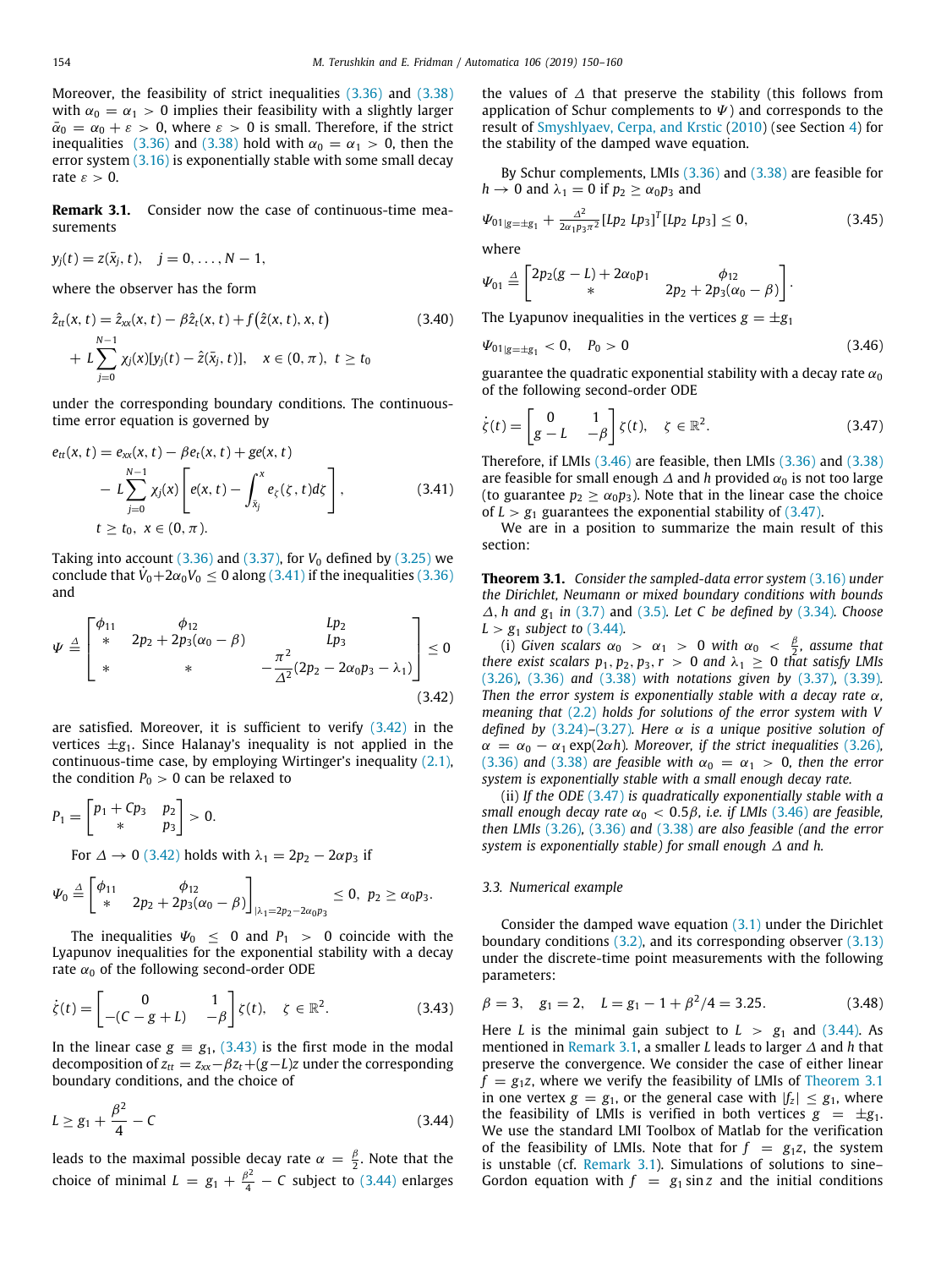

**Fig. 1.** The state  $z(x, t)$ , for  $f = 2 \sin z$ .

<span id="page-5-1"></span>**Table 1**

<span id="page-5-2"></span>Maximal decay rate vs. number of sensors:  $t_{k+1} - t_k \leq 0.01$ .

| N                                           | 2 | 3      | 4      | 100    | 10 <sup>5</sup> |
|---------------------------------------------|---|--------|--------|--------|-----------------|
| α<br>$f_z = 2$                              |   | 0.3698 | 0.5098 | 0.8998 | 0.989           |
| $\alpha_0$                                  |   | 0.59   | 0.7    | 0.99   | 0.99            |
| $\alpha_1$                                  |   | 0.22   | 0.19   | 0.09   | 0.001           |
| $\alpha$<br>$\left  \right   f_{z}  \leq 2$ |   | 0.05   | 0.23   | 0.69   | 0.78            |
| $\alpha_0$                                  |   | 0.4    | 0.5    | 0.7    | 0.79            |
| $\alpha_1$                                  |   | 0.35   | 0.27   | 0.01   | 0.01            |

**Table 2**

<span id="page-5-3"></span>Maximal value of *h* vs. number of sensors and small  $\alpha$ .

| N                                                                                     |                          |      |      | 100   | 10 <sup>5</sup> |
|---------------------------------------------------------------------------------------|--------------------------|------|------|-------|-----------------|
|                                                                                       | $\overline{\phantom{0}}$ | 0.5  | 0.59 | 1.67  | 1.84            |
| $\begin{array}{c}\n h _{f_z=2} \\  \alpha_0=\alpha_1\n \end{array}$                   |                          | 0.2  | 0.1  | 0.001 | 0.0001          |
| $\left. \begin{array}{c} h _{ f_z \leq 2} \\ \alpha_0 = \alpha_1 \end{array} \right.$ |                          | 0.04 | 0.21 | 0.76  | 0.86            |
|                                                                                       |                          | 0.4  | 0.2  | 0.001 | 0.0001          |

 $z_0 = \sin x$ ,  $z_1 = 0$  (see [Fig.](#page-5-1) [1\)](#page-5-1) show instability. For simplicity only we present in [Tables](#page-5-2) [1](#page-5-2) and [2](#page-5-3) the LMI-based results under the uniform spatial sampling  $x_{j+1} - x_j = \frac{\pi}{N}, j = 0, \ldots, N-1$ with  $\Delta = \pi/N$ . The resulting maximal achievable decay rates  $\alpha$ for small enough upper bound  $h = 0.01$  on the time sampling intervals are shown in [Table](#page-5-2) [1,](#page-5-2) whereas maximal values of *h* that preserve the exponential stability with a small enough decay rate are given in [Table](#page-5-3) [2](#page-5-3).

For  $f = 2z$  and  $f = 2 \sin z$ , we employ the finite-difference method and proceed with simulations of solutions to the error equation for *L* and  $\beta$  given by [\(3.48\)](#page-4-8). The initial conditions are taken as  $z_0 = \sin x$ ,  $z_1 = 0$ . We consider the uniform spatial sampling with  $N = 3$  and variable time sampling with sampling intervals generated from a uniform distribution probability density function in [0, *h*]. The simulations confirm the theoretical results and illustrate their conservatism: the minimal *h* that leads to unstable error system from simulations is essentially larger than *h* in [Table](#page-5-3) [2](#page-5-3) as shown in [Figs.](#page-6-0) [2](#page-6-0) and [3](#page-6-1) (upper lines).

## **4. Sampled-data observer for semilinear wave equation with boundary damping**

#### <span id="page-5-0"></span>*4.1. Problem formulation*

In this section we consider the wave equation

$$
z_{tt}(x, t) = z_{xx}(x, t) + f(z(x, t), x, t),
$$
  
\n
$$
x \in (0, \pi), t \ge t_0
$$
\n(4.1)

under the boundary damping

<span id="page-5-5"></span>
$$
z(0, t) = 0, \qquad z_x(\pi, t) = -\beta z_t(\pi, t). \tag{4.2}
$$

Here  $z(x, t) \in \mathbb{R}$  is the state,  $\beta > 0$  is the damping coefficient, and *f* is a function of class  $C^1$ . We assume that the derivative  $f_z$ is uniformly bounded as follows:

<span id="page-5-8"></span>
$$
|f_z(z, x, t) - g_1| \leq \delta \quad \forall (z, x, t) \in \mathbb{R} \times [0, \pi] \times [t_0, \infty), \tag{4.3}
$$

where  $g_1$  and  $\delta$  are given constants. Note that differently from the case of viscous damping, here *f* is close to the linear function  $g_1z$ . The initial conditions are given by  $(3.6)$  $(3.6)$  $(3.6)$ .

The boundary-value problem  $(4.1)$ – $(4.2)$  $(4.2)$  $(4.2)$  can be represented as an abstract differential equation by defining the state  $\zeta(t)$  =  $[\zeta_0(t) \; \zeta_1(t)]^T = [z(t) \; z_t(t)]^T$  and the operators

$$
\mathscr{A} = \begin{bmatrix} 0 & I \\ \frac{\partial^2}{\partial x^2} & 0 \end{bmatrix}, \quad F(\zeta, t) = \begin{bmatrix} 0 \\ F_1(\zeta_0, t) \end{bmatrix}.
$$
 (4.4)

Here  $F_1: \mathcal{H}^1(0, \pi) \times [t_0, \infty) \to L^2(0, \pi)$  is defined as  $F_1(\zeta_0, t) =$  $f(\zeta_0,\cdot,t)$  so that it is continuous in  $t$  for each  $\zeta_0\in \mathscr{H}^1(0,\pi).$  The resulting differential equation ([3.10\)](#page-2-0) is considered in the Hilbert space  $\mathcal{H} = \mathcal{H}_L^1 \times L^2(0, \pi)$ , where

$$
\mathscr{H}_L^1 = \left\{ \zeta_0 \in \mathscr{H}^1(0,\pi) \middle| \zeta_0(0) = 0 \right\}.
$$

and  $||\zeta||_{\mathcal{H}}^2 = ||\zeta_{0x}||_{L^2}^2 + ||\zeta_1||_{L^2}^2$ . The operator  $\mathcal{A}$  has the dense domain

$$
\mathscr{D}(\mathscr{A}) = \left\{ \begin{bmatrix} \zeta_0 \\ \zeta_1 \end{bmatrix} \in \mathscr{H}^2(0, \pi) \bigcap \mathscr{H}_L^1 \times \mathscr{H}_L^1 \middle| \zeta_{0x}(\pi) = -\beta \zeta_1(\pi) \right\}.
$$

Existence of mild (classical) solutions to  $(4.1)$ – $(4.2)$  $(4.2)$ , for  $\zeta(t_0) \in \mathcal{H}$ (and classical solution for  $\zeta(t_0) \in \mathcal{D}(\mathcal{A})$ ) can be proved similar to [Fridman](#page-10-38) ([2013](#page-10-38)) (see Section [2\)](#page-1-11).

# *4.2. Sampled in time and space observer*

We aim to derive conditions for the case of sampled in time and in space measurements  $(3.8)$  $(3.8)$  $(3.8)$ . Consider a sampled-data observer of the form

$$
\hat{z}_{tt}(x, t) = \hat{z}_{xx}(x, t) + f(\hat{z}, x, t) \n+ L \sum_{j=0}^{N-1} \chi_j(x)[y_{jk} - \hat{z}(\bar{x}_j, t_k)], \nx \in (0, \pi), t \in [t_k, t_{k+1}), \quad k = 0, 1, 2, ...
$$
\n(4.5)

<span id="page-5-10"></span><span id="page-5-9"></span>under the mixed boundary conditions

$$
\hat{z}(0, t) = 0, \quad \hat{z}_x(\pi, t) = -\beta \hat{z}_t(\pi, t), \tag{4.6}
$$

and the initial conditions  $[\hat{z}(\cdot, t_0), \hat{z}_t(\cdot, t_0)]^T \in \mathcal{H}$ . Here the measurements  $y_{jk}$  are given by ([3.8](#page-1-5)), *L* is the observer gain, and the characteristic functions  $\chi_i(x)$  are given by [\(3.15\)](#page-2-9). The estimation error  $e = z - \hat{z}$  satisfies the following semilinear wave equation

$$
e_{tt}(x, t) = e_{xx}(x, t) + ge(x, t) - L \sum_{j=0}^{N-1} \chi_j(x)e(\bar{x}_j, t_k),
$$
  
\n
$$
x \in (0, \pi), \ t \in [t_k, t_{k+1}), \quad k = 0, 1, 2, ...
$$
 (4.7)

<span id="page-5-6"></span>under the mixed boundary conditions

<span id="page-5-7"></span>
$$
e(0, t) = 0, \quad e_x(\pi, t) = -\beta e_t(\pi, t), \tag{4.8}
$$

<span id="page-5-4"></span>where *g* is defined by [\(3.18\)](#page-2-10). The well-posedness of the error equation can be proved by using the step method, similarly to Section [3.2.](#page-2-11)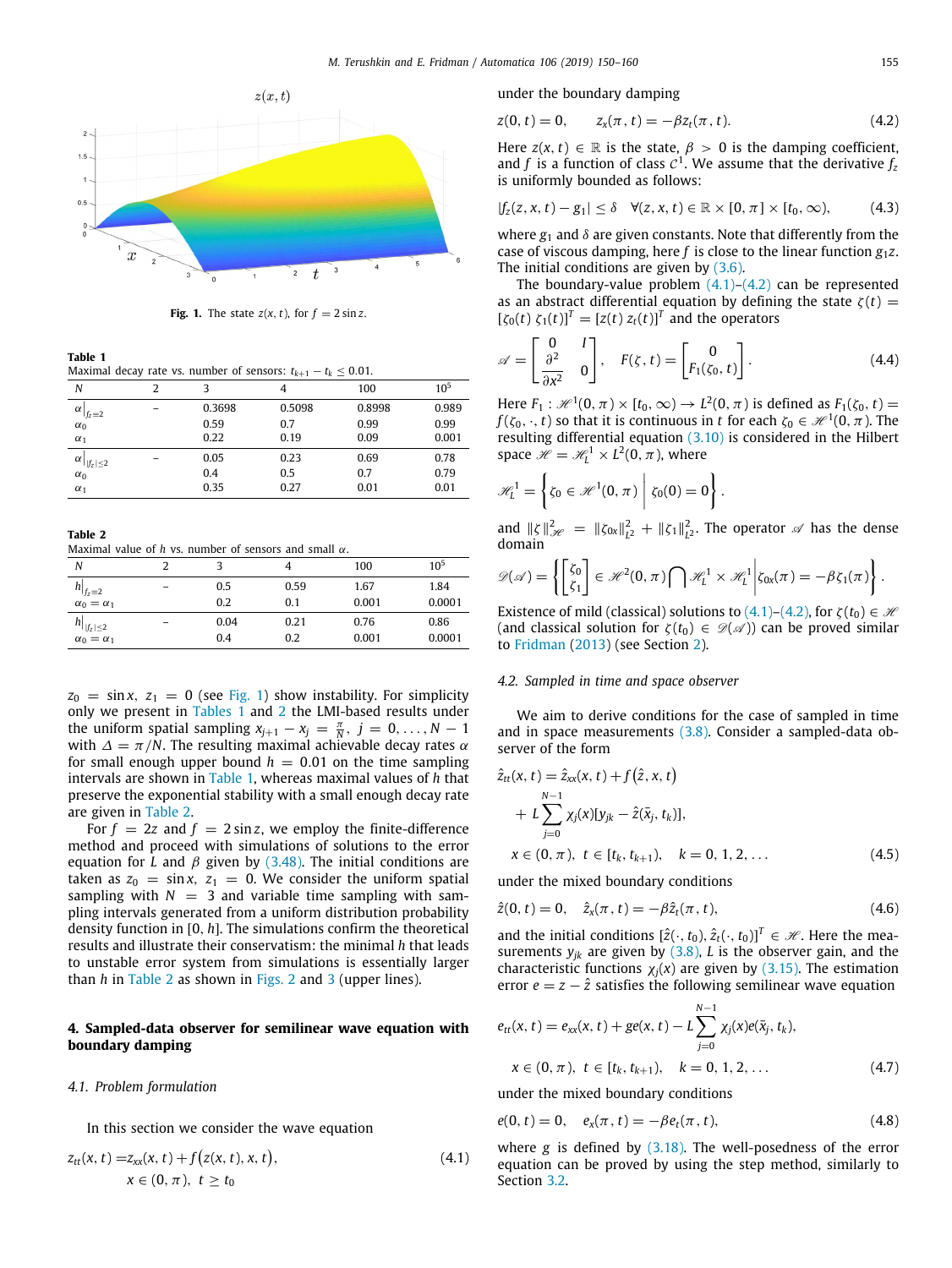

**Fig. 2.** Error energy for  $f = 2z$ ,  $N = 3$  and  $h = 0.5$  (lower line) or  $h = 2.62$  (upper line).

<span id="page-6-0"></span>

**Fig. 3.** Error energy for  $f = 2 \sin z$ ,  $N = 3$ , and  $h = 0.04$  (lower line) or  $h = 2.3$  (upper line).

# <span id="page-6-1"></span>By using the relation  $(3.22)$  we represent  $(4.7)$  as

$$
e_{tt}(x, t) = e_{xx}(x, t) + (g - L)e(x, t) + \sigma,
$$
  
\n
$$
\sigma = L \sum_{j=0}^{N-1} \chi_j(x) \left[ (t - t_k)\nu + \int_{\bar{x}_j}^{x} e_{\zeta}(\zeta, t_k) d\zeta \right],
$$
  
\n
$$
x \in (0, \pi), t \in [t_k, t_{k+1}), \quad k = 0, 1, 2, ...
$$
 (4.9)

Rewriting the error system in Riemann coordinates

$$
R(x, t) \triangleq e_t(x, t) - e_x(x, t),
$$
  
 
$$
Q(x, t) \triangleq e_t(x, t) + e_x(x, t),
$$
 (4.10)

we arrive at

 $R_t = -R_x + (g - L)e + \sigma$ ,  $Q_t = Q_x + (g - L)e + \sigma$ (4.11)

under the boundary conditions

$$
R(0, t) = -Q(0, t), \quad Q(\pi, t) = \frac{1 - \beta}{1 + \beta} R(\pi, t). \tag{4.12}
$$

Here

$$
e(x, t) = 0.5 \int_0^x (Q(\xi, t) - R(\xi, t)) d\xi.
$$

<span id="page-6-2"></span>Following [Bastin and Coron](#page-10-39) [\(2016](#page-10-39)), we choose the Lyapunov function

<span id="page-6-4"></span>
$$
V_q(t) = \int_0^{\pi} \left[ q_1 R^2(x, t) \exp(-\mu x) + q_2 Q^2(x, t) \exp(\mu x) \right] dx
$$
 (4.13)

with positive scalars  $q_{1,2}$  and  $\mu$ . Differentiating ([4.13](#page-6-2)) along [\(4.11\)](#page-6-3) we have

<span id="page-6-3"></span>
$$
\dot{V}_q = 2 \int_0^{\pi} \left[ q_1 R R_t \exp(-\mu x) + q_2 Q Q_t \exp(\mu x) \right] dx
$$
  
\n
$$
= \int_0^{\pi} \left[ -q_1 \frac{\partial}{\partial x} R^2 \exp(-\mu x) + q_2 \frac{\partial}{\partial x} Q^2 \exp(\mu x) \right. \n+ 2 \left( q_1 R \exp(-\mu x) + q_2 Q \exp(\mu x) \right) \left( g - L \right) e \right] dx
$$
  
\n+2L  $\sum_{j=0}^{N-1} \int_{x_j}^{x_{j+1}} \left( q_1 R \exp(-\mu x) + q_2 Q \exp(\mu x) \right) \times \left( (t - t_k) \nu + \int_{\bar{x}_j}^{x} e_{\zeta} (\zeta, t_k) d\zeta \right) dx.$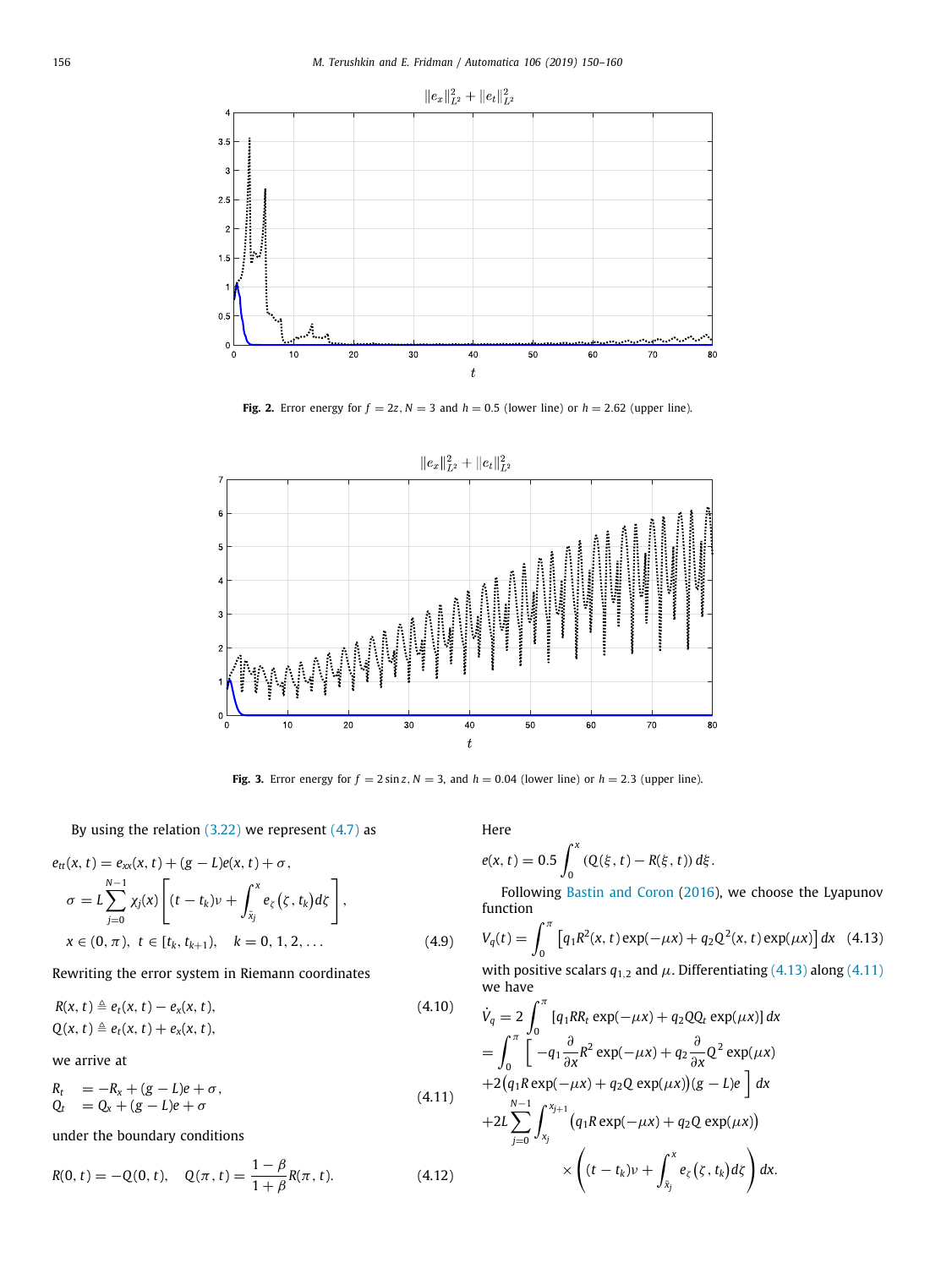if

Integrating by parts and substituting the boundary conditions we obtain

$$
\dot{V}_q \leq -\mu V_q - \left(q_2 - q_1\right) R^2(0, t) \n- \left(q_1 \exp(-\mu \pi) - q_2 \left(\frac{1-\beta}{1+\beta}\right)^2 \exp(\mu \pi)\right) Q^2(\pi, t) \n+2 \int_0^{\pi} \left(q_1 R \exp(-\mu x) + q_2 Q \exp(\mu x)\right) (g - L) e dx \n+2L \sum_{j=0}^{N-1} \int_{x_j}^{x_{j+1}} \left(q_1 R \exp(-\mu x) + q_2 Q \exp(\mu x)\right) \n\times \left((t - t_k)\nu + \int_{\bar{x}_j}^x e_\zeta(\zeta, t_k) d\zeta\right) dx.
$$
\n(4.14)

For the stability analysis of  $(4.9)$ , we employ the Lyapunov– Krasovskii functional  $V_b(t) = V_q(t) + V_r(t)$  with  $V_r(t)$  given by  $(3.27)$  $(3.27)$  $(3.27)$  (to compensate v) and Halanay's inequality  $(2.2)$  (to compensate  $\int_{\bar{x}_j}^x e_\zeta(\zeta,t_k) d\zeta$  ). For some  $\alpha_1 < \alpha_0$  we have

$$
\dot{V}_b(t) + 2\alpha_0 V_b(t) - 2\alpha_1 \sup_{-h \le \theta \le 0} V_b(t + \theta)
$$
  
\n
$$
\le \dot{V}_b(t) + 2\alpha_0 V_b(t) - 2\alpha_1 \int_0^{\pi} \left[ q_1 R^2(x, t_k) \exp(-\mu x) \right] \qquad (4.15)
$$

 $+q_2Q^2(x, t_k) \exp(\mu x) dx$ .

Note that the diagonal Lyapunov function *V<sup>q</sup>* leads to non-restrictive conditions for  $(4.11)$  $(4.11)$  with  $e = \sigma = 0$  (see Theorem 2.4 of [Bastin & Coron,](#page-10-39) [2016](#page-10-39)). So, the term (*L*−*g*)*e* will be treated in our stability analysis as the disturbance, and it is clear from [\(4.14\)](#page-7-0) that the best choice for the observer gain is  $L = g_1$ leading to the minimal interval *g* − *L* ∈ [− $\delta$ ,  $\delta$ ]. By Wirtinger's inequality ([2.1](#page-1-8))

$$
\int_0^{\pi} (g - L)^2 e^2 dx \le \int_0^{\pi} \delta^2 e^2 dx \le 4\delta^2 \int_0^{\pi} e_x^2 dx,
$$
  
where  $e_y = 0.5[0 - R]$ . Then, by S-projective

*e*, the following non-negative term

$$
\lambda_2 \int_0^{\pi} \left[ \delta^2 (Q - R)^2 - (g - L)^2 e^2 \right] dx \ge 0, \quad \lambda_2 \ge 0,
$$
 (4.16)

can be added to the right-hand side of  $(4.15)$  $(4.15)$  $(4.15)$ . Taking into account  $(3.33)$  $(3.33)$  $(3.33)$ , we add to the right-hand side of  $(4.15)$  $(4.15)$  one more non-negative term

$$
\lambda_3 \sum_{j=0}^{N-1} \int_{x_j}^{x_{j+1}} \left[ \frac{1}{4} (Q(x, t_k) - R(x, t_k))^2 - \frac{\pi^2}{\Delta^2} \left( \int_{\bar{x}_j}^x e_\zeta(\zeta, t_k) d\zeta \right)^2 \right] dx, \quad \lambda_3 \ge 0.
$$
\n(4.17)

Denote

$$
\eta_1 = \begin{bmatrix} R \exp(-\mu x) & Q \exp(\mu x) & \nu & \int_{\bar{x}_j}^{x} e_{\zeta}(\zeta, t_k) d\zeta & (g - L) e \end{bmatrix}^T
$$

and  $\eta_2 = \begin{bmatrix} R(x, t_k) & Q(x, t_k) \end{bmatrix}^T$ . Then from ([4.14\)](#page-7-0), ([4.16](#page-7-2))–[\(4.17\)](#page-7-3) and  $(3.28)$  $(3.28)$  we have

$$
\dot{V}_b(t) + 2\alpha_0 V_b(t) - 2\alpha_1 \sup_{-h \le \theta \le 0} V_b(t + \theta)
$$
\n
$$
\le -\left(q_1 \exp(-\mu \pi) - q_2 \left(\frac{1-\beta}{1+\beta}\right)^2 \exp(\mu \pi)\right) Q^2(\pi, t)
$$
\n
$$
-\left(q_2 - q_1\right) R^2(0, t) + \sum_{j=0}^{N-1} \int_{x_j}^{x_{j+1}} (\eta_1 \Sigma \eta_1^T + \eta_2 \Upsilon \eta_2^T) dx \le 0,
$$

<span id="page-7-5"></span>

$$
q_2 \ge q_1, \ q_1(1+\beta)^2 - q_2(1-\beta)^2 \exp(2\mu\pi) \ge 0, \tag{4.18}
$$

$$
\gamma \stackrel{\Delta}{=} \begin{bmatrix} -2\alpha_1 q_1 \exp(-\mu x) + \frac{\lambda_3}{4} & -\frac{\lambda_3}{4} \\ \ast & -2\alpha_1 q_2 \exp(\mu x) + \frac{\lambda_3}{4} \end{bmatrix} \leq 0
$$
 and

<span id="page-7-0"></span>

<span id="page-7-8"></span>
$$
E \stackrel{\triangle}{=} (4.19)
$$
\n
$$
\begin{bmatrix}\n\xi_{11} & -\lambda_2 \delta^2 + \frac{r(h-\tau)}{4} & \tau L q_1 & L q_1 & q_1 \\
\ast & \xi_{22} & \tau L q_2 & L q_2 & q_2 \\
\ast & \ast & -r \tau \exp(-2\alpha_0 h) & 0 & 0 \\
\ast & \ast & \ast & \frac{\pi^2}{4} \lambda_3 & 0 \\
\ast & \ast & \ast & \ast & -\lambda_2\n\end{bmatrix} \leq 0,
$$

where

<span id="page-7-1"></span>
$$
\xi_{11} = \left(\lambda_2 \delta^2 + \frac{r(h-\tau)}{4}\right) \exp(2\mu x) - (\mu - 2\alpha_0) q_1 \exp(\mu x),
$$
  

$$
\xi_{22} = \left(\lambda_2 \delta^2 + \frac{r(h-\tau)}{4}\right) \exp(-2\mu x) - (\mu - 2\alpha_0) q_2 \exp(-\mu x).
$$

By upper bounding the diagonal elements of  $\gamma$  and  $\epsilon$  and employing the affinity of  $\Xi$  in  $\tau \in [0, h]$ , we arrive at

<span id="page-7-6"></span>
$$
\Upsilon \leq \begin{bmatrix} -2\alpha_1 q_1 \exp(-\mu \pi) + \frac{\lambda_3}{4} & -\frac{\lambda_3}{4} \\ * & -2\alpha_1 q_2 + \frac{\lambda_3}{4} \end{bmatrix} \leq 0, \qquad (4.20)
$$

and

<span id="page-7-7"></span>
$$
E\Big|_{\tau=0,h}\leq 0,\tag{4.21}
$$

where

<span id="page-7-2"></span>
$$
\xi_{11} = -(\mu - 2\alpha_0)q_1 + \left(\lambda_2 \delta^2 + \frac{r(h - \tau)}{4}\right) \exp(2\mu \pi),
$$
  

$$
\xi_{22} = -(\mu - 2\alpha_0)q_2 \exp(-\mu \pi) + \lambda_2 \delta^2 + \frac{r(h - \tau)}{4}.
$$
 (4.22)

<span id="page-7-9"></span>Note that in LMI conditions of [Theorem](#page-7-4) [4.1,](#page-7-4) the damping  $β$  appears only in [\(4.18](#page-7-5)). So,  $β = 1$  leads to less restrictive conditions. Note also that by Schur complements, for all  $\mu$  >  $2\alpha_0$  > 0 and small enough  $\delta$ ,  $\Delta$  and *h* the inequalities [\(4.18\)](#page-7-5), ([4.20\)](#page-7-6) and [\(4.21\)](#page-7-7) are always feasible for  $\beta = 1$ . We are in a position to formulate our main result for the case of boundary damping:

<span id="page-7-4"></span><span id="page-7-3"></span>**Theorem 4.1.** *Consider the sampled-data error system* ([4.9\)](#page-6-4) *under the boundary conditions* ([4.8](#page-5-7)) *with bounds*  $\Delta$ , *h* and  $\delta$  *in* [\(3.7\)](#page-1-9) and  $(4.3)$  $(4.3)$  $(4.3)$ *. Choose L* =  $g_1$ *.* 

(i) *Given positive scalars*  $\mu$ ,  $\alpha_0$  *and*  $\alpha_1$  *such that*  $\alpha_1 < \alpha_0 < 0.5\mu$ , *assume that there exist scalars*  $q_{1,2} > 0$ ,  $r > 0$  *and*  $\lambda_{2,3} > 0$  *that satisfy LMIs* ([4.18](#page-7-5))*,* ([4.20](#page-7-6)) *and* ([4.21](#page-7-7)) *with the notations* [\(4.19\)](#page-7-8) *and* ([4.22\)](#page-7-9)*. Then, the error system is exponentially stable with a decay rate* α*, meaning that the following inequality holds:*

$$
V_b(t) \leq \exp\bigl(-2\alpha(t-t_0)\bigr)V_b(t_0),\ t\geq t_0,
$$

*where*  $\alpha$  *is a unique positive solution of*  $\alpha = \alpha_0 - \alpha_1 \exp(2\alpha h)$ *. Moreover, if the strict inequalities* [\(4.18](#page-7-5))*,* [\(4.20](#page-7-6)) *and* ([4.21](#page-7-7)) *are feasible with*  $\alpha_0 = \alpha_1 > 0$ , then the sampled-data error system *is exponentially stable with a small enough decay rate.*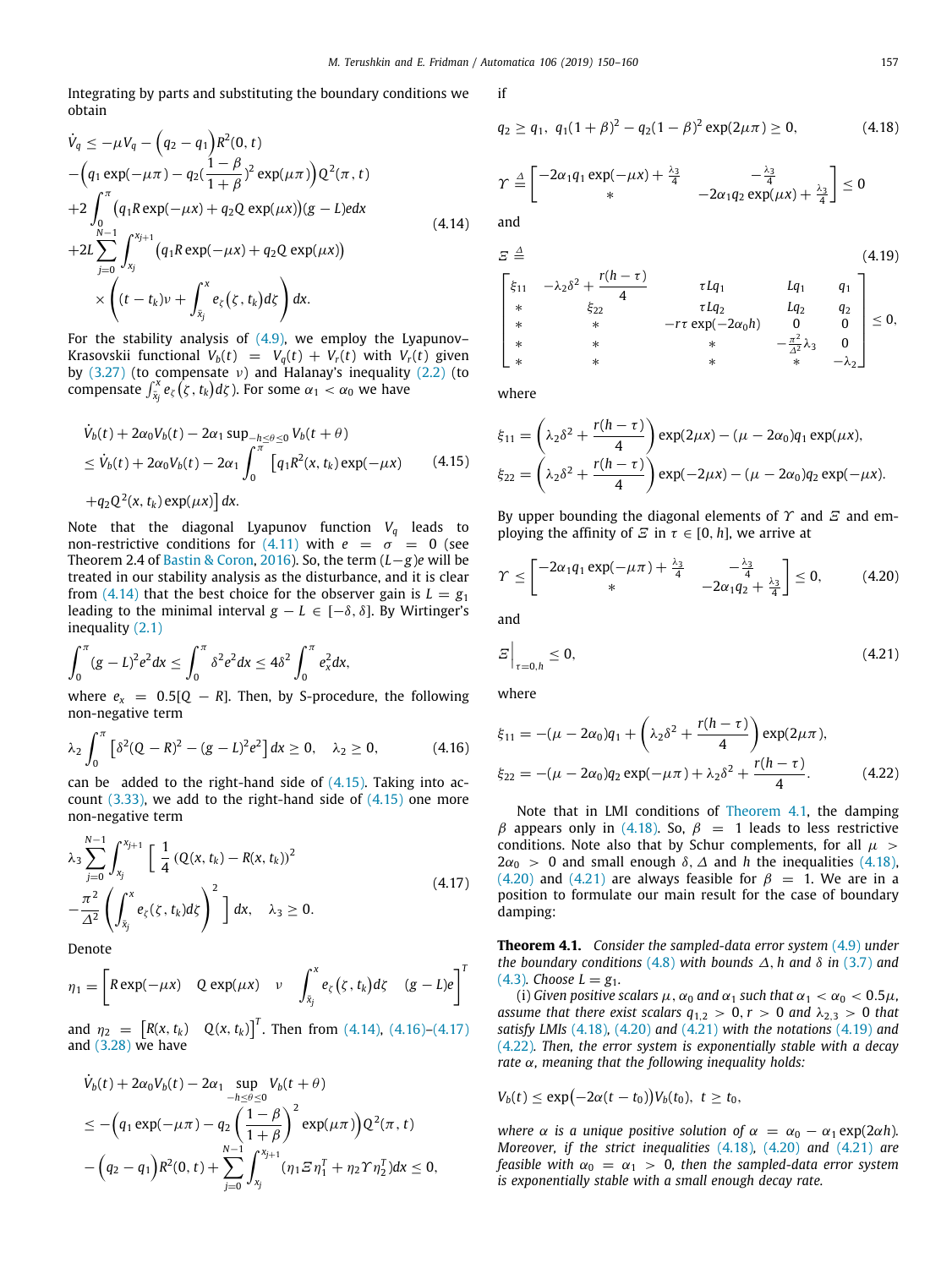

**Fig. 4.** The state  $z(x, t)$  for  $f = g_1 z$ .

<span id="page-8-0"></span>**Table 3**

<span id="page-8-1"></span>max $\{\alpha\}$  vs. *N*, for  $t_{k+1} - t_k \leq 10^{-5}$  and  $\mu = 0.4$ .

| N                                     | 4     | 5      | 100    | 1e <sub>5</sub> |
|---------------------------------------|-------|--------|--------|-----------------|
| α<br>$f_z \equiv g_1$                 | 0.013 | 0.046  | 0.1881 | 0.1989          |
| $\alpha_0$                            | 0.13  | 0.1    | 0.19   | 0.199           |
| $\alpha_1$                            | 0.108 | 0.054  | 0.002  | 0.0001          |
| $\alpha$<br>$   f_7 - g_1  \leq 0.01$ | -     | 0.006  | 0.133  | 0.1471          |
| $\alpha_0$                            | -     | 0.14   | 0.147  | 0.1472          |
| $\alpha_1$                            | -     | 0.0801 | 0.014  | 0.0001          |
|                                       |       |        |        |                 |

**Table 4**

<span id="page-8-2"></span>max{*h*} vs. *N*, for small  $\alpha$  and  $\mu = 0.4$ .

| N                           |                 |       | 100   | $10^{5}$ |
|-----------------------------|-----------------|-------|-------|----------|
| $f_z \equiv g_1$            | 0.013           | 0.032 | 0.089 | 0.089    |
| $\alpha_0 = \alpha_1$       | 0.09            | 0.09  | 0.03  | 0.03     |
| $h _{ f_z - g_1  \le 0.01}$ | -               | 0.004 | 0.063 | 0.063    |
| $\alpha_0 = \alpha_1$       | $\qquad \qquad$ | 0.09  | 0.03  | 0.03     |

(ii) *For*  $\beta = 1$ *, LMIs* [\(4.18\)](#page-7-5)*,* [\(4.20\)](#page-7-6) *and* ([4.21](#page-7-7)) *are always feasible (hence, the error system is exponentially stable) for small enough* δ, ∆ *and h.*

#### *4.3. Numerical example*

Consider the boundary-damped wave system  $(4.1)$  $(4.1)$ – $(4.2)$  $(4.2)$  $(4.2)$ , and its corresponding observer  $(4.5)$  $(4.5)$  $(4.5)$ – $(4.6)$  with

$$
\beta = 1, \quad g_1 = 1, \quad L = g_1, \quad \delta = 0.01. \tag{4.23}
$$

We consider the case of either linear  $f = g_1 z$ , or the general case with  $|f_z - g_1| < \delta$ . Note that simulation of solution to the original system with the initial condition  $z_0 = \sin x$ ,  $z_1 = 0$  for  $f = g_1 z$  shows instability (see [Fig.](#page-8-0) [4\)](#page-8-0). For simplicity, the results are presented under the uniform spatial sampling  $x_{i+1} - x_i =$  $\frac{\pi}{N}$ ,  $j = 0, \ldots, N-1$  with  $\Delta = \pi/N$ . We verify the LMI conditions of [Theorem](#page-7-4) [4.1.](#page-7-4) See [Table](#page-8-1) [3](#page-8-1) for maximal decay rates under the time sampling  $t_{k+1} - t_k \leq 10^{-5}$  and [Table](#page-8-2) [4](#page-8-2) for maximal time sampling and small enough decay rate.

By employing the finite-difference method, we proceed with simulations of solutions to the error equation for  $f = g_1 z$  and  $f = g_1 z + \delta \sin z$ , with the initial conditions  $z_0 = \sin x$ ,  $z_1 = 0$ . In simulations we choose  $L = g_1$  and  $\beta$ ,  $\delta$  that are given by [\(4.23\)](#page-8-3) and consider the uniform spatial sampling. The variable time sampling is chosen with sampling intervals that are generated from a uniform distribution probability density function in [0, *h*]. Similar to the case of viscous damping, the minimal *h* that leads to unstable error system from simulation is essentially larger than *h* obtained in [Table](#page-8-2) [4](#page-8-2) and is shown in [Fig.](#page-9-1) [5](#page-9-1) for  $f_z \equiv g_1$ , and in [Fig.](#page-9-2) [6](#page-9-2) for  $f = g_1 z + \delta \sin z$ .

#### **5. Dual sampled-data control problems**

We formulate in this section the dual distributed sampleddata controller problems that can be solved by the methods of the previous sections. The controlled semilinear wave equation with the viscous damping has the following form:

<span id="page-8-4"></span>
$$
z_{tt}(x, t) = z_{xx}(x, t) - \beta z_t(x, t) + f(z(x, t), x, t)z(x, t)
$$
  
+ 
$$
\sum_{j=0}^{N-1} \chi_j(x)u_j(t_k),
$$
  

$$
x \in (0, \pi), t \in [t_k, t_{k+1}), k = 0, 1, 2...,
$$
 (5.1)

whereas the boundary conditions are either Dirichlet ([3.2](#page-1-2)) or Neumann [\(3.3\)](#page-1-3) or mixed [\(3.4\)](#page-1-4). The controlled boundary-damped wave equation has the form

<span id="page-8-3"></span>
$$
z_{tt}(x, t) = z_{xx}(x, t) + f(z(x, t), x, t)z(x, t) + \sum_{j=0}^{N-1} \chi_j(x)u_j(t_k),
$$
  

$$
x \in (0, \pi), t \in [t_k, t_{k+1}), k = 0, 1, 2 ...
$$
 (5.2)

<span id="page-8-5"></span>under the mixed boundary conditions

<span id="page-8-6"></span>
$$
z(0, t) = 0, \qquad z_x(\pi, t) = -\beta z_t(\pi, t), \quad \beta > 0.
$$
 (5.3)

In [\(5.1\)](#page-8-4) and ([5.2](#page-8-5))–[\(5.3\)](#page-8-6),  $\beta$  > 0 is a damping coefficient,  $u_i(t_k)$ is the control input,  $f(z, x, t)$  is a function of class  $C<sup>1</sup>$ , satisfying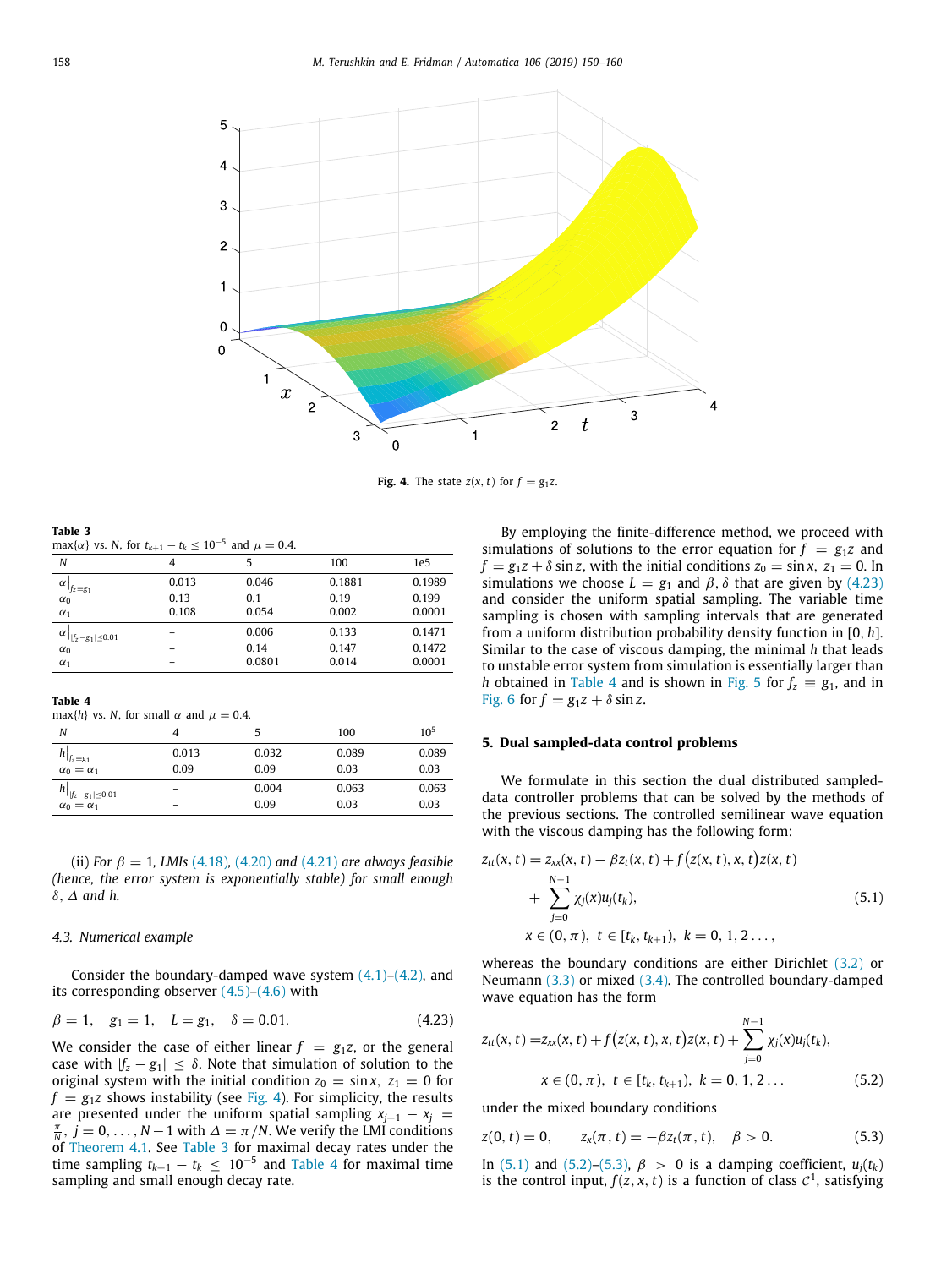

**Fig. 5.** Error energy for  $f = g_1 z$ ,  $N = 4$ , and  $h = 0.013$  (lower line) or  $h = 3.7$  (upper line).

<span id="page-9-1"></span>

# $||e_x||_{L^2}^2 + ||e_t||_{L^2}^2$

**Fig. 6.** Error energy for  $f = g_1 z + \delta \sin z$ ,  $N = 5$ , and  $h = 0.004$  (lower line) or  $h = 3.1$  (upper line).

<span id="page-9-2"></span> $|f(z, x, t)| \leq g_1$  with a known  $g_1 > 0$ . The discrete sampling points are given by ([3.8](#page-1-5)).

The stabilizing sampled-data controller has a form

$$
u_j(t_k) = -Kz(\bar{x}_j, t_k), \quad \bar{x}_j = \frac{x_{j+1} - x_j}{2},
$$
  
\n
$$
k = 0, 1, 2, ..., \quad j = 0, ..., N - 1
$$
\n(5.4)

<span id="page-9-0"></span>with the gain  $K > 0$ . Then, conditions of [Theorems](#page-4-7) [3.1](#page-4-7) and [4.1](#page-7-4) with  $K = L$  guarantee the exponential stability of the closed-loop systems [\(5.1\)](#page-8-4), [\(5.4](#page-9-3)) and ([5.2](#page-8-5)), [\(5.4\)](#page-9-3), respectively.

<span id="page-9-3"></span>**Remark 5.1.** As already mentioned, the global boundedness assumption ([3.5\)](#page-1-0) is restrictive. This assumption can be relaxed